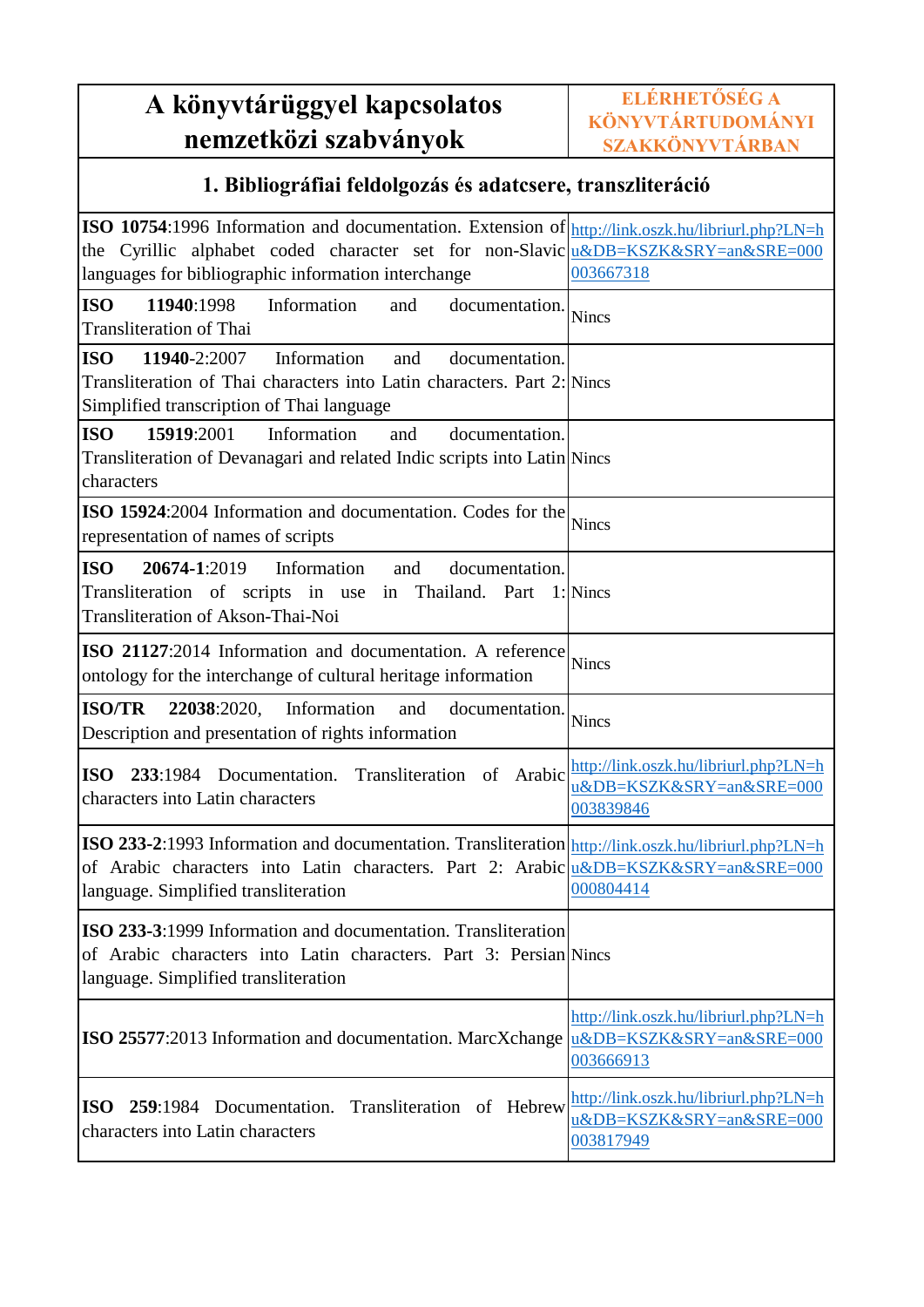| ISO 259-2:1994 Information and documentation. Transliteration http://link.oszk.hu/libriurl.php?LN=h<br>of Hebrew characters into Latin characters. Part 2. Simplified u&DB=KSZK&SRY=an&SRE=000<br>transliteration | 000804422                                                                      |
|-------------------------------------------------------------------------------------------------------------------------------------------------------------------------------------------------------------------|--------------------------------------------------------------------------------|
| ISO 3602:1989 Documentation. Romanization of Japanese<br>(kana script)                                                                                                                                            | http://link.oszk.hu/libriurl.php?LN=h<br>u&DB=KSZK&SRY=an&SRE=000<br>000804416 |
| ISO 5963:1985 Documentation. Methods for examining<br>documents, determining their subjects, and selecting indexing Nincs<br>terms                                                                                |                                                                                |
| <b>ISO 639-2:1998</b> Codes for the representation of names of<br>languages. Part 2. Alpha-3 code                                                                                                                 | http://link.oszk.hu/libriurl.php?LN=h<br>u&DB=KSZK&SRY=an&SRE=000<br>000804419 |
| <b>ISO</b><br>6630:1986<br>Documentation.<br><b>Bibliographic</b><br>control<br>characters                                                                                                                        | Cédulakatalógus, raktári példány                                               |
| ISO 7098:2015 Information and documentation. Romanization Jelenleg nincs elérhető hatályos<br>of Chinese                                                                                                          | változat                                                                       |
| ISO 843:1997 Information and documentation. Conversion of<br>Greek characters into Latin characters                                                                                                               | http://link.oszk.hu/libriurl.php?LN=h<br>u&DB=KSZK&SRY=an&SRE=000<br>000804423 |
| <b>ISO 8459:2009</b> Information and documentation. Bibliographic<br>data element directory for use in data exchange and enquiry                                                                                  | http://link.oszk.hu/libriurl.php?LN=h<br>u&DB=KSZK&SRY=an&SRE=000<br>003666668 |
| <b>ISO 9984:1996 Information and documentation. Transliteration</b><br>of Georgian characters into Latin characters                                                                                               | <b>Nincs</b>                                                                   |
| ISO 9985:1996 Information and documentation. Transliteration<br>of Armenian characters into Latin characters                                                                                                      | <b>Nincs</b>                                                                   |
| <b>ISO 999:1996</b> Information and documentation. Guidelines for<br>the content, organization and presentation of indexes                                                                                        | http://link.oszk.hu/libriurl.php?LN=h<br>u&DB=KSZK&SRY=an&SRE=000<br>000804448 |
| 2. Digitalizálás                                                                                                                                                                                                  |                                                                                |
| <b>ISO 12233:</b> 2017 Photography. Electronic still picture imaging.<br>Resolution and spatial frequency responses                                                                                               | <b>Nincs</b>                                                                   |
| ISO 12646:2015 Graphic technology. Displays for colour<br>proofing. Characteristics                                                                                                                               | Nincs                                                                          |
| <b>ISO 14524:2009 Photography. Electronic still-picture cameras.</b><br>Methods for measuring opto-electronic conversion functions Nincs<br>(OECFs)                                                               |                                                                                |
| <b>ISO</b><br>16067-1:2003<br>Photography.<br>Spatial<br>resolution<br>measurements of electronic scanners for photographic images. Nincs<br>Part 1: Scanners for reflective media                                |                                                                                |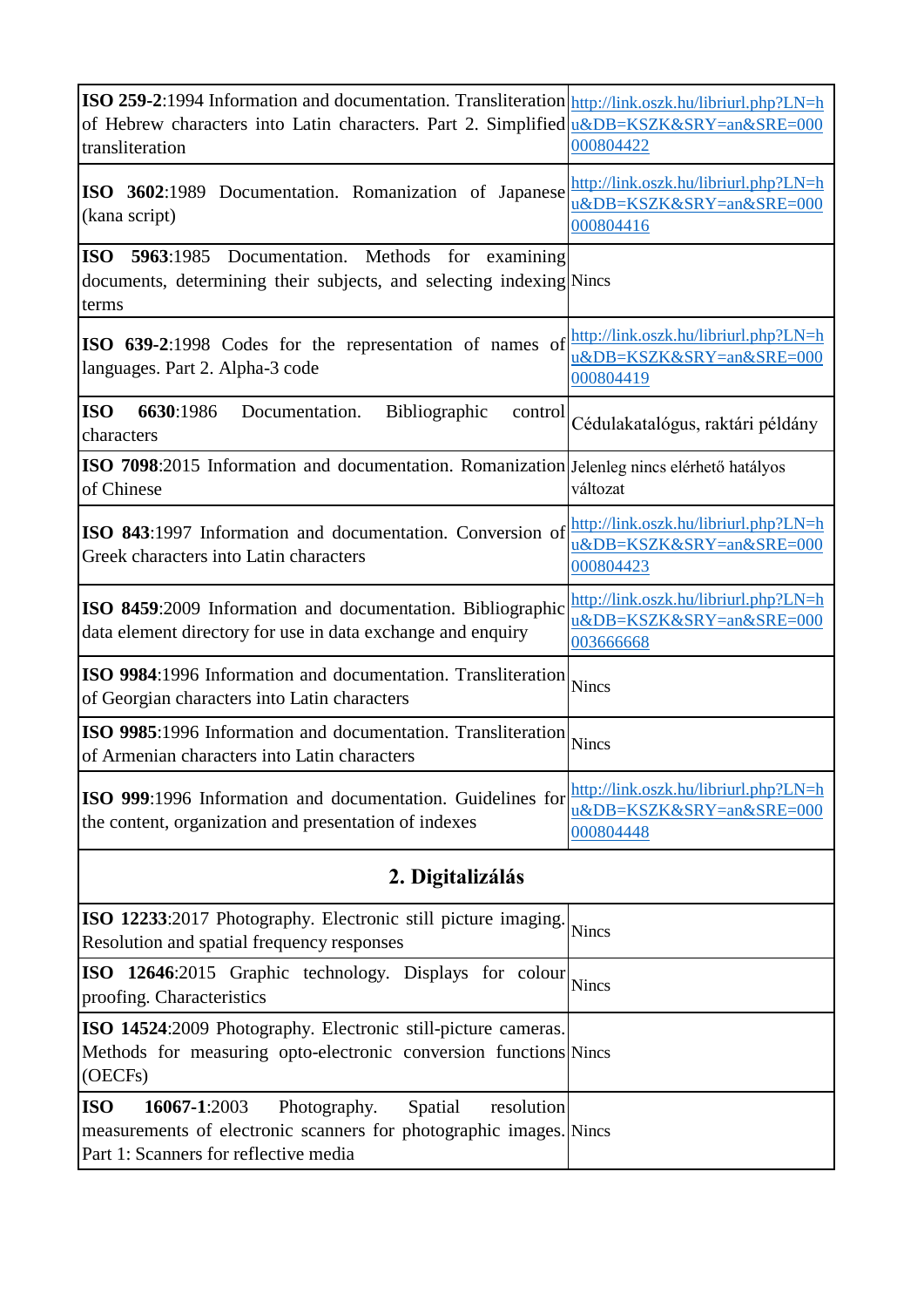| <b>ISO</b><br>16067-2:2004 Photography. Electronic scanners<br>for<br>photographic images. Spatial resolution measurements. Part 2: Nincs<br>Film scanners                  |                                                                                |  |
|-----------------------------------------------------------------------------------------------------------------------------------------------------------------------------|--------------------------------------------------------------------------------|--|
| ISO 16363:2012 Space data and information transfer systems.<br>Audit and certification of trustworthy digital repositories                                                  | Nincs                                                                          |  |
| ISO 17850:2015 Photography. Digital cameras. Geometric<br>distortion (GD) measurements                                                                                      | <b>Nincs</b>                                                                   |  |
| <b>ISO</b><br>17957:2015 Photography. Digital cameras.<br>Shading<br>measurements                                                                                           | <b>Nincs</b>                                                                   |  |
| <b>ISO 3664</b> :2009 Graphic technology and photography. Viewing<br>conditions                                                                                             | <b>Nincs</b>                                                                   |  |
| 3. Elhelyezés, könyvtárépület                                                                                                                                               |                                                                                |  |
| <b>ISO/TR</b><br>11219:2012<br>Information and<br>Qualitative conditions and basic statistics for library buildings. u&DB=KSZK&SRY=an&SRE=000<br>Space, function and design | documentation. http://link.oszk.hu/libriurl.php?LN=h<br>003666663              |  |
| 4. Megőrzés, állományvédelem                                                                                                                                                |                                                                                |  |
| ISO 11799:2015 Information and documentation. Document<br>storage requirements for archive and library materials                                                            | http://link.oszk.hu/libriurl.php?LN=h<br>u&DB=KSZK&SRY=an&SRE=000<br>003667313 |  |

for binding of books, periodicals, serials and other paper Nincs **ISO 14416**:2003 Information and documentation. Requirements documents for archive and library use. Methods and materials

| ISO 16245:2009 Information and documentation. Boxes, file                                                       |  |
|-----------------------------------------------------------------------------------------------------------------|--|
| covers and other enclosures, made from cellulosic materials, for Nincs                                          |  |
| storage of paper and parchment documents                                                                        |  |
| $\begin{bmatrix} \n\text{ISO}/\text{TR} & \n\text{19814:2017} & \n\end{bmatrix}$ Information and documentation. |  |
| Collections management for archives and libraries                                                               |  |

#### **5. Megőrzés, archiválás – elektronikus**

| ISO 14721:2012 Space data and information transfer systems. Nincs<br>Open archival information system (OAIS). Reference model             |                                       |
|-------------------------------------------------------------------------------------------------------------------------------------------|---------------------------------------|
| <b>ISO</b><br>20614:2017 Information and documentation.<br>Data<br>exchange protocol for interoperability and preservation                | <b>Nincs</b>                          |
| ISO/TR 14873:2013 Information and documentation. Statistics http://link.oszk.hu/libriurl.php?LN=h<br>and quality issues for web archiving | u&DB=KSZK&SRY=an&SRE=000<br>003666647 |
| <b>ISO 28500:</b> 2017 Information and documentation. WARC file Jelenleg nincs elérhető hatályos<br>format                                | változat                              |

#### **6. Minőségbiztosítás**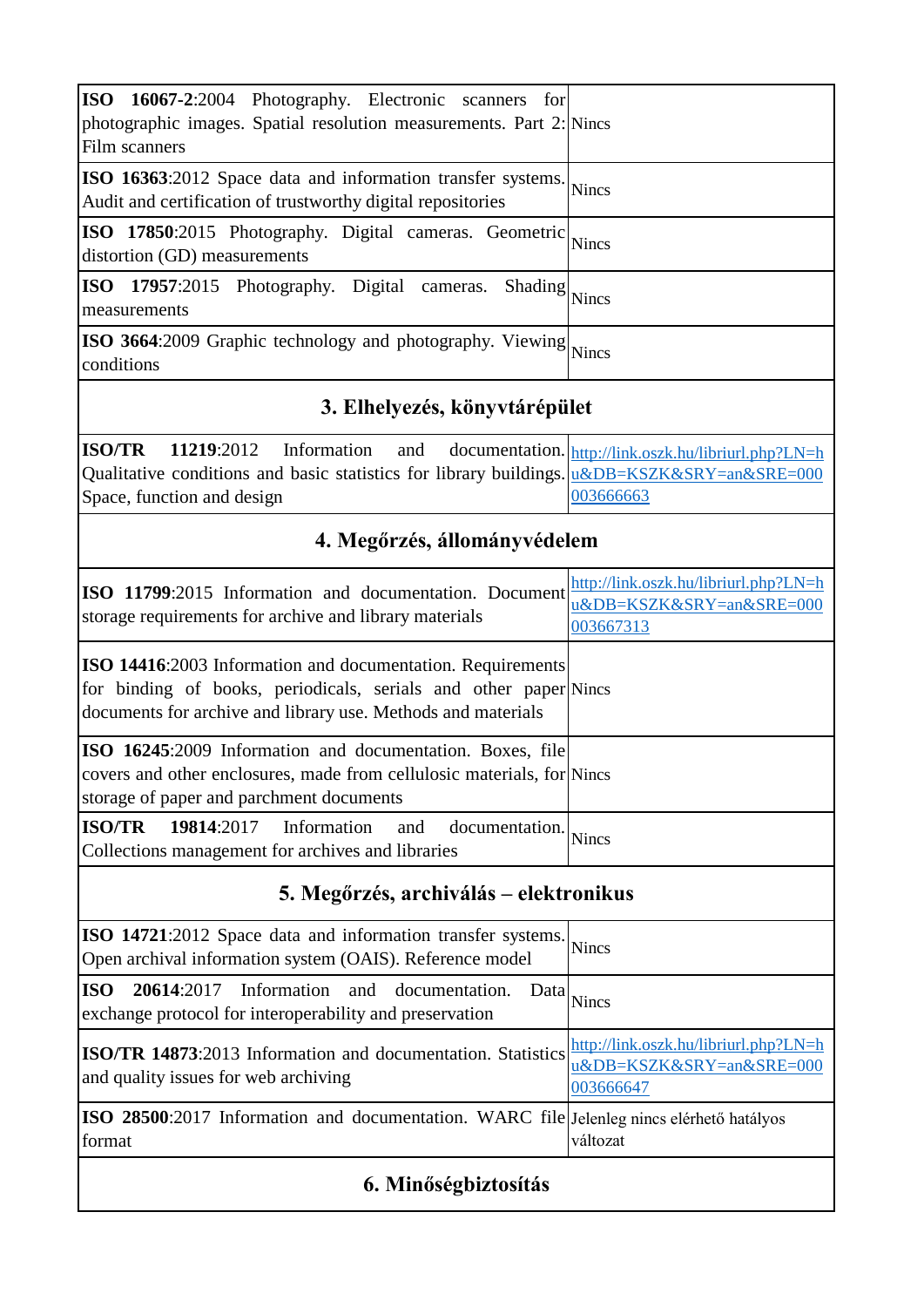| <b>ISO</b> 21248:2019 Information and documentation. Quality $\big _{\text{Nincs}}$<br>assessment for national libraries                                                                                  |           |
|-----------------------------------------------------------------------------------------------------------------------------------------------------------------------------------------------------------|-----------|
| <b>28118:2009</b> Information and documentation. $\frac{\text{http://link.oszk.hu/libriurl.php?LN=h}}{\text{u&DB=KSZK&SRY=an&SRE=000}}$<br><b>ISO/TR</b><br>Performance indicators for national libraries | 003666622 |

## **7. Műszaki, könyvtárinformatika, interoperabilitás, adatbiztonság**

| ISO 10160:2015 Information and documentation. Open Systems http://link.oszk.hu/libriurl.php?LN=h |                                                                   |
|--------------------------------------------------------------------------------------------------|-------------------------------------------------------------------|
| Interlibrary<br>Application<br>Interconnection.<br>Loan                                          | Service u&DB=KSZK&SRY=an&SRE=000                                  |
| Definition                                                                                       | 003667356                                                         |
| ISO 10161-1:2014 Information and documentation. Open http://link.oszk.hu/libriurl.php?LN=h       |                                                                   |
| Systems Interconnection. Interlibrary Loan Application Protocol u&DB=KSZK&SRY=an&SRE=000         |                                                                   |
| Specification. Part 1: Protocol specification                                                    | 003667345                                                         |
| ISO 10161-2:2014 Information and documentation.<br>Open                                          |                                                                   |
| Systems Interconnection. Interlibrary Loan Application Protocol                                  | http://link.oszk.hu/libriurl.php?LN=h<br>u&DB=KSZK&SRY=an&SRE=000 |
| Specification. Part 2: Protocol implementation conformance                                       | 003667340                                                         |
| statement (PICS) proforma                                                                        |                                                                   |
| ISO 23950:1998 Information and documentation. Information http://link.oszk.hu/libriurl.php?LN=h  |                                                                   |
| retrieval (Z39.50). Application service definition and protocol u&DB=KSZK&SRY=an&SRE=000         |                                                                   |
| specification                                                                                    | 000804413                                                         |
| ISO 25964-1:2011 Information and documentation. Thesauri http://link.oszk.hu/libriurl.php?LN=h   |                                                                   |
| and interoperability with other vocabularies. Part 1: Thesauri for u&DB=KSZK&SRY=an&SRE=000      |                                                                   |
| information retrieval                                                                            | 003590389                                                         |
| ISO 25964-2:2013 Information and documentation. Thesauri http://link.oszk.hu/libriurl.php?LN=h   |                                                                   |
| interoperability with other<br>and<br>vocabularies.<br>Part                                      | 2: u&DB=KSZK&SRY=an&SRE=000                                       |
| Interoperability with other vocabularies                                                         | 003590402                                                         |
| <b>ISO/IEC</b><br>27001:2013 Information<br>technology.<br>Security                              |                                                                   |
| techniques.<br>Information<br>systems. Nincs<br>security<br>management                           |                                                                   |
| Requirements                                                                                     |                                                                   |
| <b>ISO/IEC</b><br>Information technology.<br>27004:2016<br>Security                              |                                                                   |
| techniques. Information security management. Monitoring, Nincs                                   |                                                                   |
| measurement, analysis and evaluation                                                             |                                                                   |
| ISO 28560-1:2014 Information and documentation. RFID in http://link.oszk.hu/libriurl.php?LN=h    |                                                                   |
| libraries. Part 1: Data elements and general guidelines for u&DB=KSZK&SRY=an&SRE=000             |                                                                   |
| implementation                                                                                   | 003666861                                                         |
| ISO 28560-2:2018 Information and documentation. RFID in http://link.oszk.hu/libriurl.php?LN=h    |                                                                   |
| libraries. Part 2: Encoding of RFID data elements based on rules u&DB=KSZK&SRY=an&SRE=000        |                                                                   |
| from ISO/IEC 15962                                                                               | 003666849                                                         |
| ISO 28560-3:2014 Information and documentation. RFID in                                          | http://link.oszk.hu/libriurl.php?LN=h                             |
| libraries. Part 3: Fixed length encoding                                                         | u&DB=KSZK&SRY=an&SRE=000                                          |
|                                                                                                  | 003666698                                                         |
| ISO/TS 28560-4:2014 Information and documentation. RFID in http://link.oszk.hu/libriurl.php?LN=h |                                                                   |
| libraries. Part 4: Encoding of data elements based on rules from u&DB=KSZK&SRY=an&SRE=000        |                                                                   |
| ISO/IEC 15962 in an RFID tag with partitioned memory                                             | 003666633                                                         |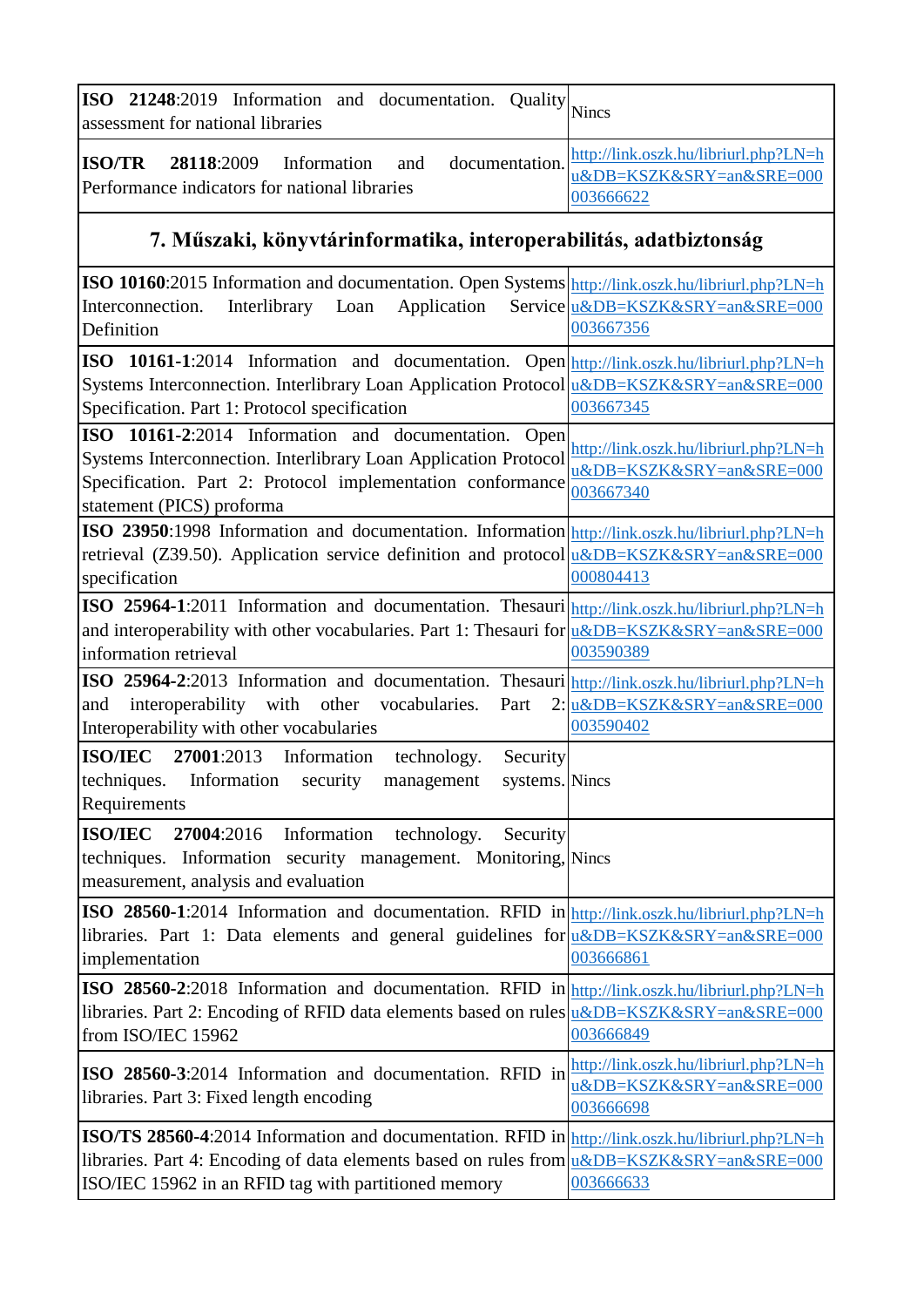| ISO 3166-2:2013 Codes for the representation of names of<br>countries and their subdivisions. Part 2: Country subdivision Nincs<br>code                                                                                  |                                                                                |
|--------------------------------------------------------------------------------------------------------------------------------------------------------------------------------------------------------------------------|--------------------------------------------------------------------------------|
| ISO 3166-3:2013 Codes for the representation of names of http://link.oszk.hu/libriurl.php?LN=h<br>countries and their subdivisions. Part 3: Code for formerly used $\mu\&DB=KSZK\&SRY=an\&SRE=000$<br>names of countries | 003666684                                                                      |
| 8. Nemzetközi azonosítás                                                                                                                                                                                                 |                                                                                |
| ISO 10444:1994 Information and documentation. International<br>standard technical report number (ISRN)                                                                                                                   | http://link.oszk.hu/libriurl.php?LN=h<br>u&DB=KSZK&SRY=an&SRE=000<br>000804400 |
| <b>ISO</b><br><b>15706-1:2002</b> Information<br>and<br>documentation<br>International Standard Audiovisual Number (ISAN). Part 1: Nincs<br>Audiovisual work identifier                                                  |                                                                                |
| ISO 15706-1:2002/Amd 1:2008 Alternate encodings<br>and<br>editorial changes                                                                                                                                              | <b>Nincs</b>                                                                   |
| <b>ISO</b><br>15706-2:2007<br>Information<br>and<br>documentation.<br>International Standard Audiovisual Number (ISAN). Part 2: Nincs<br>Version identifier                                                              |                                                                                |
| ISO 15707:2001 Information and documentation. International<br><b>Standard Musical Work Code (ISWC)</b>                                                                                                                  | <b>Nincs</b>                                                                   |
| ISO 17316:2015 Information and documentation. International<br>standard link identifier (ISLI)                                                                                                                           | http://link.oszk.hu/libriurl.php?LN=h<br>u&DB=KSZK&SRY=an&SRE=000<br>003667275 |
| ISO 20247:2018 Information and documentation. International<br>library item identifier(ILII)                                                                                                                             | <b>Nincs</b>                                                                   |
| ISO 21047:2009 Information and documentation. International<br><b>Standard Text Code (ISTC)</b>                                                                                                                          | http://link.oszk.hu/libriurl.php?LN=h<br>u&DB=KSZK&SRY=an&SRE=000<br>003667074 |
| ISO 26324:2012 Information and documentation. Digital object<br>identifier system                                                                                                                                        | http://link.oszk.hu/libriurl.php?LN=h<br>u&DB=KSZK&SRY=an&SRE=000<br>003666906 |
| ISO 27730:2012 Information and documentation. International<br>standard collection identifier (ISCI)                                                                                                                     | http://link.oszk.hu/libriurl.php?LN=h<br>u&DB=KSZK&SRY=an&SRE=000<br>003666886 |
| ISO 3901:2019 Information and documentation. International<br><b>Standard Recording Code (ISRC)</b>                                                                                                                      | <b>Nincs</b>                                                                   |
| 9. Szabványosítás, szabályozás                                                                                                                                                                                           |                                                                                |
| ISO 22310:2006 Information and documentation. Guidelines for<br>standards drafters for stating records management requirements Nincs<br>in standards                                                                     |                                                                                |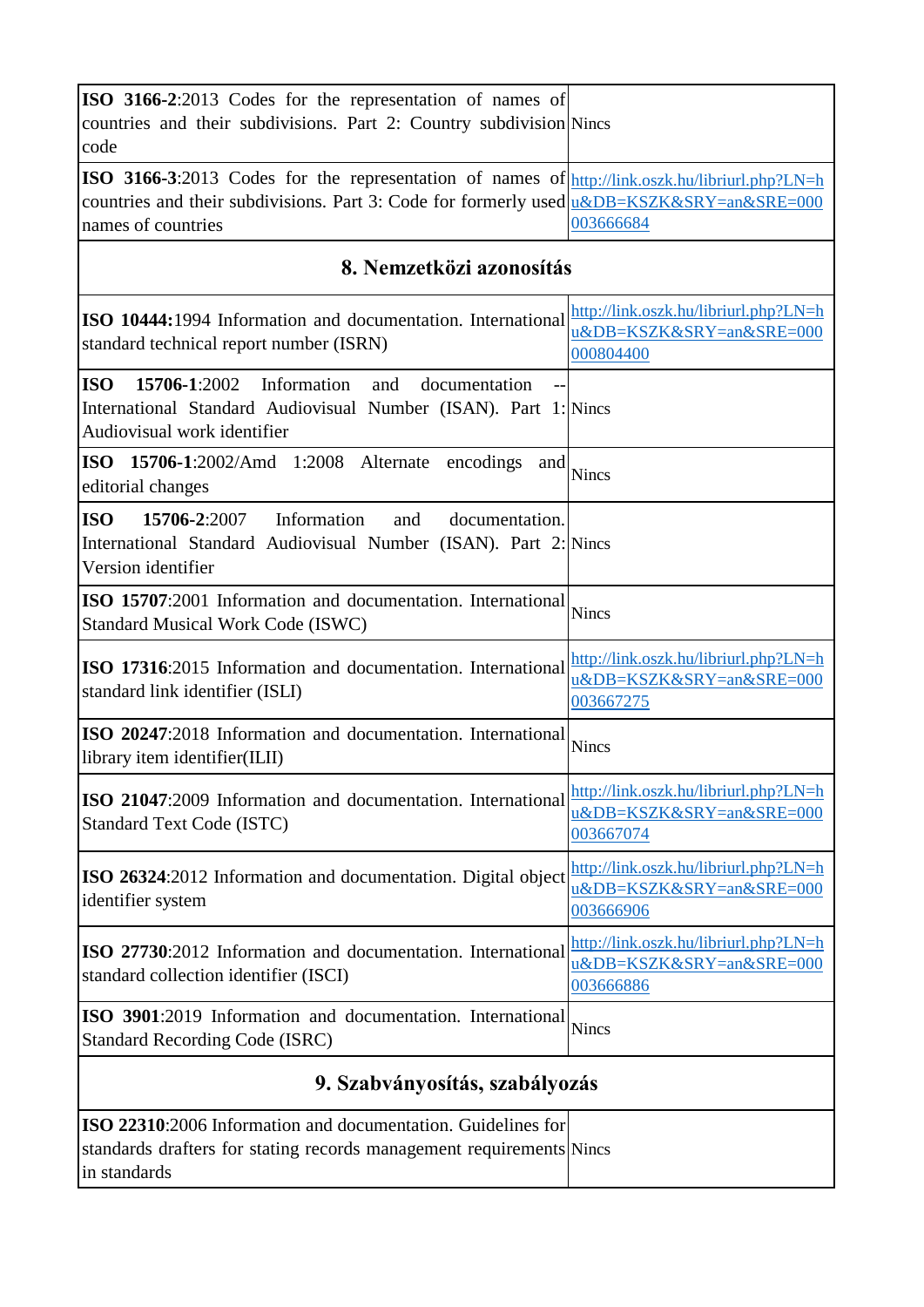### **10. Szolgáltatás**

| <b>ISO</b><br>17933:2000<br>GEDI. Generic<br>Electronic<br>Document<br>Interchange                                                                                                                                                      | http://link.oszk.hu/libriurl.php?LN=h<br>u&DB=KSZK&SRY=an&SRE=000<br>003667087 |
|-----------------------------------------------------------------------------------------------------------------------------------------------------------------------------------------------------------------------------------------|--------------------------------------------------------------------------------|
| ISO 18626:2017 Information and documentation. Interlibrary Jelenleg nincs elérhető hatályos<br><b>Loan Transactions</b>                                                                                                                 | változat                                                                       |
| Registry<br>ISO 2146:2010 Information and documentation.<br>services for libraries and related organizations                                                                                                                            | http://link.oszk.hu/libriurl.php?LN=h<br>u&DB=KSZK&SRY=an&SRE=000<br>003667062 |
| <b>ISO/IEC</b><br><b>TS</b><br>23078-1:2020 Information<br>technology.<br>Specification of DRM technology for digital publications. Part Nincs<br>1: Overview of copyright protection technologies in use in the<br>publishing industry |                                                                                |
| <b>ISO 7154:1983 Documentation. Bibliographic filing principles</b>                                                                                                                                                                     | <b>Nincs</b>                                                                   |
| <b>ISO 8777:1993</b> Information and documentation. Commands for<br>interactive text searching                                                                                                                                          | http://link.oszk.hu/libriurl.php?LN=h<br>u&DB=KSZK&SRY=an&SRE=000<br>000804444 |

# **Egyéb, a könyvtárügyet érintő szabványok**

| ISO 11108:1996 Information and documentation. Archival<br>paper. Requirements for permanence and durability                                                                                             | <b>Nincs</b>                                                                   |
|---------------------------------------------------------------------------------------------------------------------------------------------------------------------------------------------------------|--------------------------------------------------------------------------------|
| ISO 11798:1999 Information and documentation. Permanence<br>and durability of writing, printing and copying on paper. Nincs<br>Requirements and test methods                                            |                                                                                |
| ISO 11800:1998 Information and documentation. Requirements http://link.oszk.hu/libriurl.php?LN=h<br>for binding materials and methods used in the manufacture of $u\&DB=KSZK\&SRY=an\&SRE=000$<br>books | 000804460                                                                      |
| ISO 12083:1994 Information and documentation. Electronic<br>manuscript preparation and markup                                                                                                           | http://link.oszk.hu/libriurl.php?LN=h<br>u&DB=KSZK&SRY=an&SRE=000<br>000804442 |
| Digital<br>13008:2012 Information and documentation.<br><b>ISO</b><br>records conversion and migration process                                                                                          | http://link.oszk.hu/libriurl.php?LN=h<br>u&DB=KSZK&SRY=an&SRE=000<br>003667305 |
| <b>ISO 18:1981 Documentation. Contents list of periodicals</b>                                                                                                                                          | <b>Nincs</b>                                                                   |
| ISO 20775:2009 Information and documentation. Schema for<br>holdings information                                                                                                                        | http://link.oszk.hu/libriurl.php?LN=h<br>u&DB=KSZK&SRY=an&SRE=000<br>003667078 |
| ISO 21110:2019 Information and documentation. Emergency<br>preparedness and response                                                                                                                    | <b>Nincs</b>                                                                   |